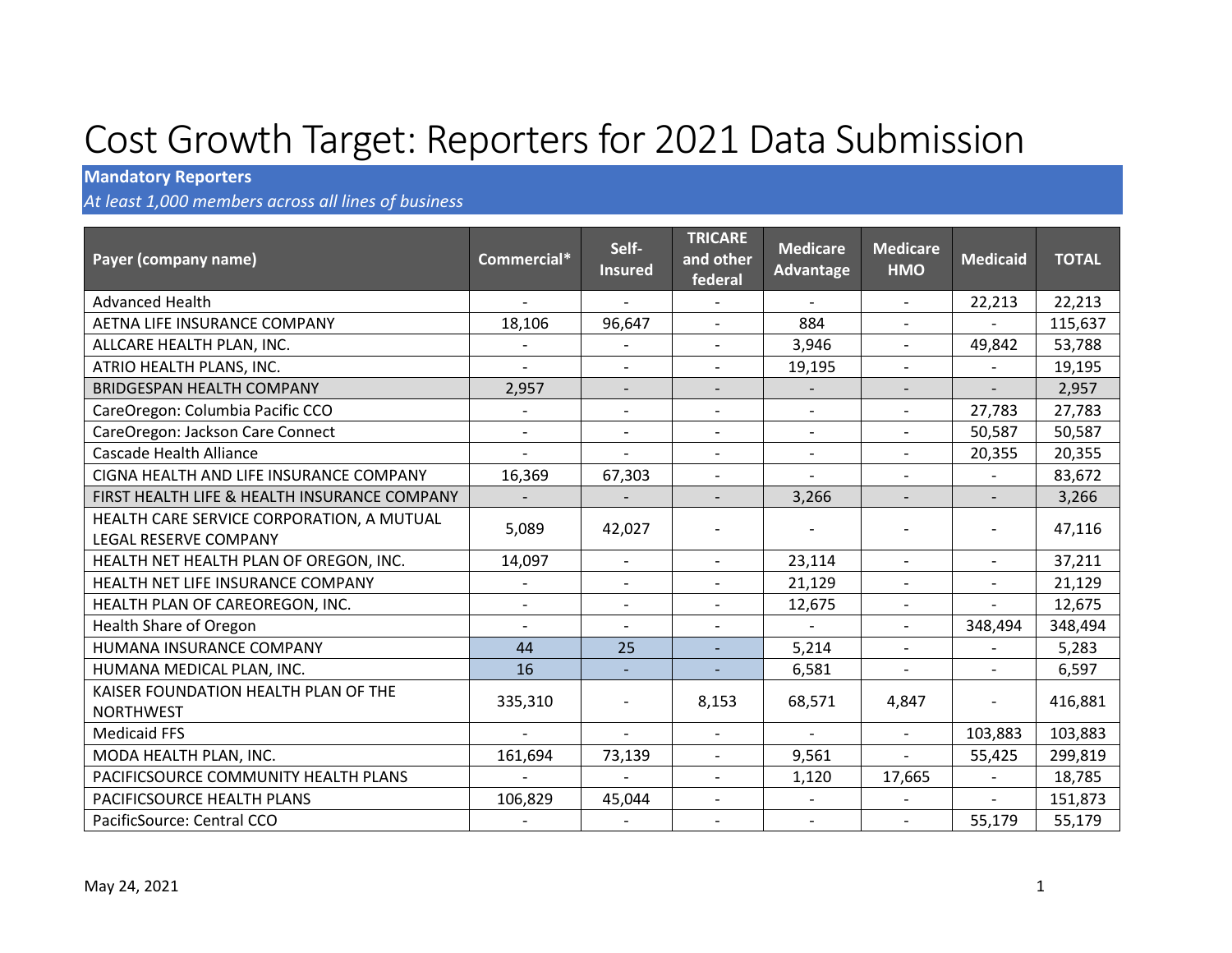| Payer (company name)                   | Commercial* | Self-<br><b>Insured</b>  | <b>TRICARE</b><br>and other<br>federal | <b>Medicare</b><br>Advantage | <b>Medicare</b><br><b>HMO</b> | <b>Medicaid</b>          | <b>TOTAL</b> |
|----------------------------------------|-------------|--------------------------|----------------------------------------|------------------------------|-------------------------------|--------------------------|--------------|
| PacificSource: Gorge CCO               |             |                          |                                        |                              | $\overline{\phantom{a}}$      | 13,149                   | 13,149       |
| PacificSource: Lane CCO                |             |                          |                                        |                              |                               | 63,445                   | 63,445       |
| PacificSource: Marion Polk CCO         |             |                          |                                        | $\overline{\phantom{a}}$     |                               | 108,288                  | 108,288      |
| PROVIDENCE HEALTH ASSURANCE            |             | $\overline{\phantom{a}}$ |                                        | 59,142                       | $\overline{\phantom{0}}$      | $\overline{\phantom{0}}$ | 59,142       |
| PROVIDENCE HEALTH PLAN                 | 171,036     | 165,104                  |                                        | $\overline{\phantom{0}}$     | $\overline{\phantom{0}}$      | $\overline{\phantom{a}}$ | 336,140      |
| REGENCE BLUECROSS BLUESHIELD OF OREGON | 195,202     | 89,224                   | 54,248                                 | 51,229                       | 3,902                         |                          | 393,805      |
| SAMARITAN HEALTH PLANS, INC.           | 3,461       |                          |                                        | 5,476                        | $\overline{\phantom{a}}$      | 61,379                   | 70,316       |
| <b>Trillium CCO - Tricounty</b>        |             |                          |                                        |                              |                               | 3,729                    | 3,729        |
| TRILLIUM COMMUNITY HEALTH PLAN, INC.   |             | $\overline{\phantom{a}}$ |                                        | 932                          | $\overline{\phantom{0}}$      | 34,805                   | 35,737       |
| Umpqua Health Alliance                 |             | $\overline{\phantom{a}}$ |                                        | $\overline{\phantom{a}}$     | $\overline{\phantom{0}}$      | 29,850                   | 29,850       |
| UNITED STATES FIRE INSURANCE COMPANY   | 1,549       |                          |                                        | $\qquad \qquad \blacksquare$ |                               |                          | 1,549        |
| UNITEDHEALTHCARE INSURANCE COMPANY     | 47,020      |                          |                                        | 23,284                       | $\overline{\phantom{a}}$      |                          | 70,304       |
| UNITEDHEALTHCARE OF OREGON, INC.       | 324         | $\overline{\phantom{0}}$ |                                        | 59,505                       | $\overline{\phantom{0}}$      |                          | 59,829       |
| Yamhill CCO                            |             |                          |                                        |                              |                               | 28,432                   | 28,432       |

The three payers highlighted in light grey above are required to submit data but would not be identified individually in any public reporting at the payer level. Their data will be reported in aggregate at the state and market levels only.

Payers highlighted in light blue do not have at least 5,000 lives in a given line of business (Medicaid, Medicare, Commercial), and would not be identified individually in any public reporting for that specific market at the payer level. Their data for these specific markets will be reported in aggregate at the state and market level only.

\*Commercial market includes the individual market and the small group market, both on and off exchange, the large group market, short-term plans, as well as student plans and associations, trusts, and MEWAs (multiple employer trusts).